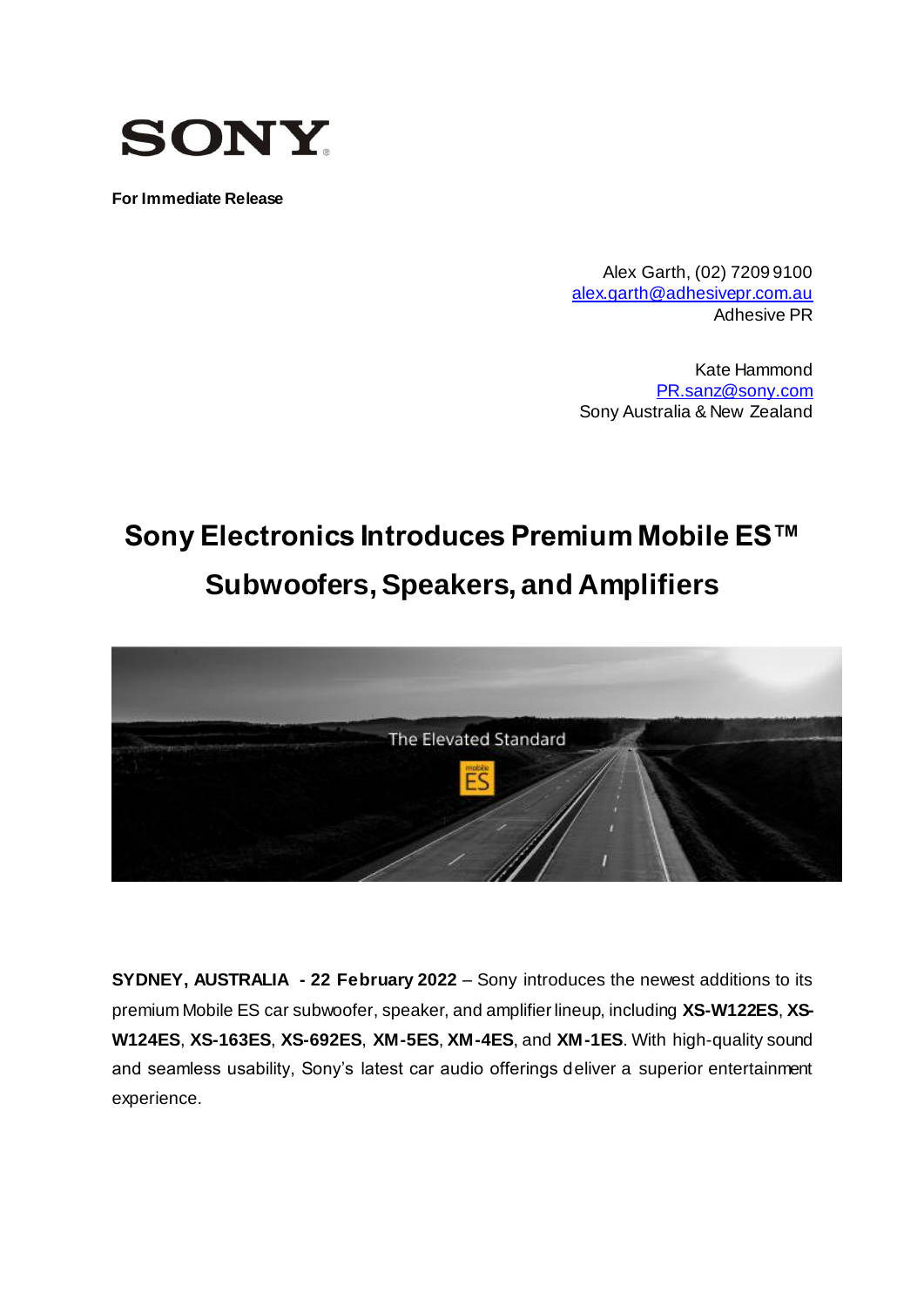## **New Model Overview:**

- **XS-W122ES:** 12'' 2-ohm Subwoofer
- **XS-W124ES:** 12'' 4-ohm Subwoofer
- **XS-163ES**: 6 1/2" 3-way Component Speakers
- **XS-692ES:** 6 x 9" 2-way Component Speakers
	- **XM-5ES:** 5-channel Power Amplifier
	- **XM-4ES**: 4-channel Power Amplifier
		- **XM-1ES**: Mono Power Amplifier



**XS-W122ES**

## **Mobile ES XS-W122ES (2-ohm) & XS-W124ES (4-ohm) Subwoofers' Key Features:**

- **Separated Notch Edge Surround:** The woofer surround features a proprietary Sony technology with distinctive curved notches, improving the vertical amplitude symmetry for dramatically reduced distortion and enhanced clarity.
- **Five-beam Frame Structure & Dynamic Air Diffuser:** The five-beam frame design disperses resonance while the integrated Dynamic Air Diffuser ensures efficient air circulation for smooth cone travel and voice coil cooling.
- **Progressive Height Rate Spider:** The acoustically optimised spider allows for higher power handling and airflow, with a profile designed for more rapid and precise cushioning of the speaker cone.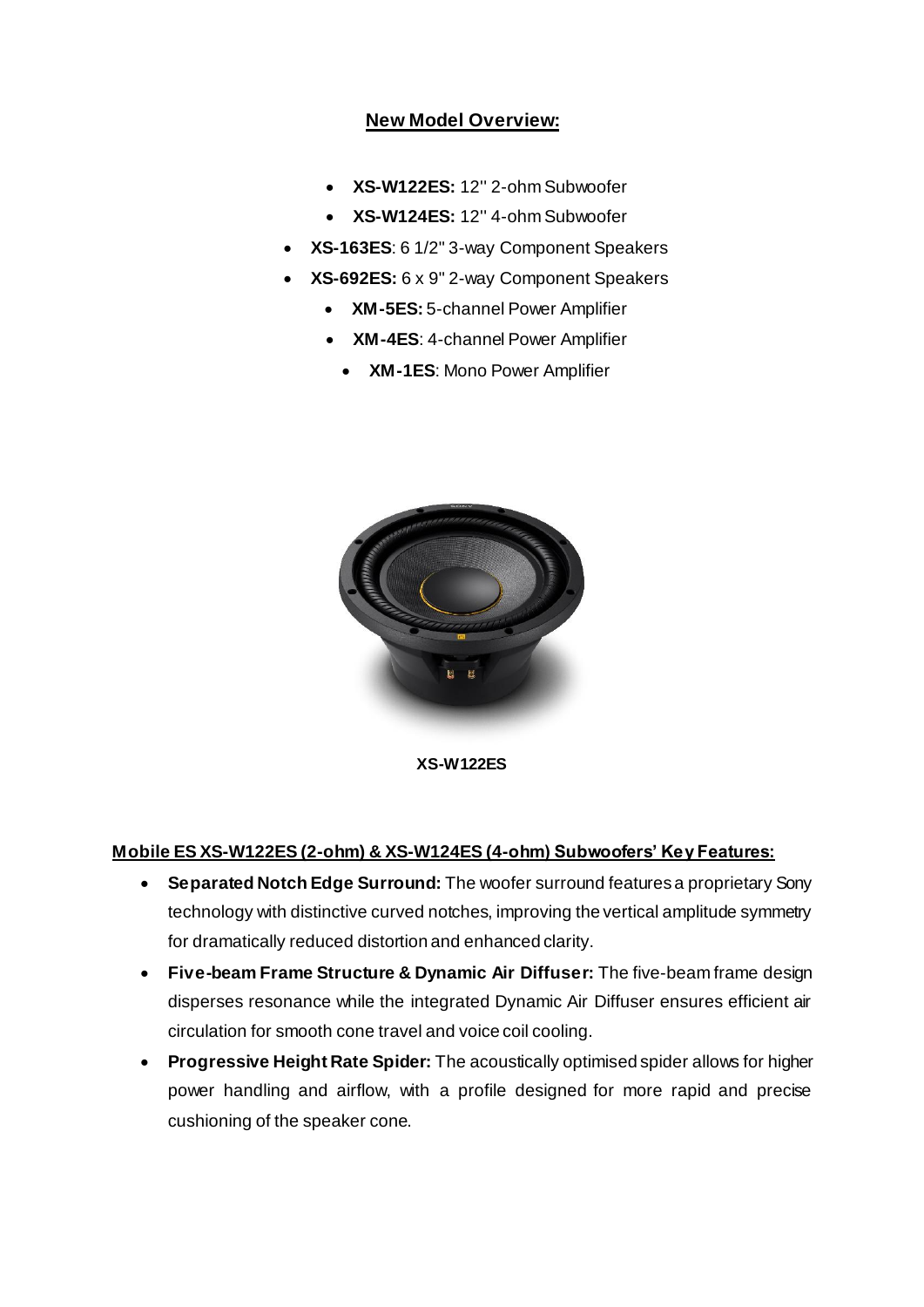

**XS-163ES XS-692ES**



#### **Mobile ES XS-163ES & XS-692ES Speakers' Key Features:**

- **Separated Notch Edge Surround:** The woofer surround features a proprietary Sony technology with distinctive curved notches, improving the vertical amplitude symmetry for dramatically reduced distortion and enhanced clarity.
- **Soft Dome Tweeter:** Compatible with High-Resolution Audio, a soft dome tweeter diaphragm is directly attached to the voice coil, designed to cover the music's ultrahigh ends, with a frequency range extending up to 40kHz.
- **Five-beam Frame Structure & Dynamic Air Diffuser:** The five-beam frame design disperses resonance while the integrated Dynamic Air Diffuser ensures efficient air circulation for smooth cone travel and voice coil cooling.
- **Progressive Height Rate Spider:** The acoustically optimised spider allows for higher power handling and airflow, with a profile designed for more rapid and precise cushioning of the speaker cone.
- **Phase Plug:** The resonance damping phase plug on the XS-163ES and the XS-692ES' woofers, as well as the XS-163ES' midrange driver, help realise ideal frequency response, right up to the crossover points. A rigid aluminum bobbin (XS-163ES only) and Dynamic Air Diffuser further support the speaker's wide frequency response, for controlled and dynamic bass/midrange delivery.
- **Bi-amp Terminals and Gain Selector in Crossover Networks:** The audiophilegrade crossover features optimised, low-resistance film capacitors for clear highfrequency reproduction. Plus, inductive winding and air-core coils deliver crisp mid and powerful sound on demand. It features a bi-amp capable design to mitigate current distortion to the tweeter when running the woofer with high input levels. A dedicated gain selector balances the woofer and tweeter signal levels and enables tweeter level adjustment even when driving the components from a single amplifier.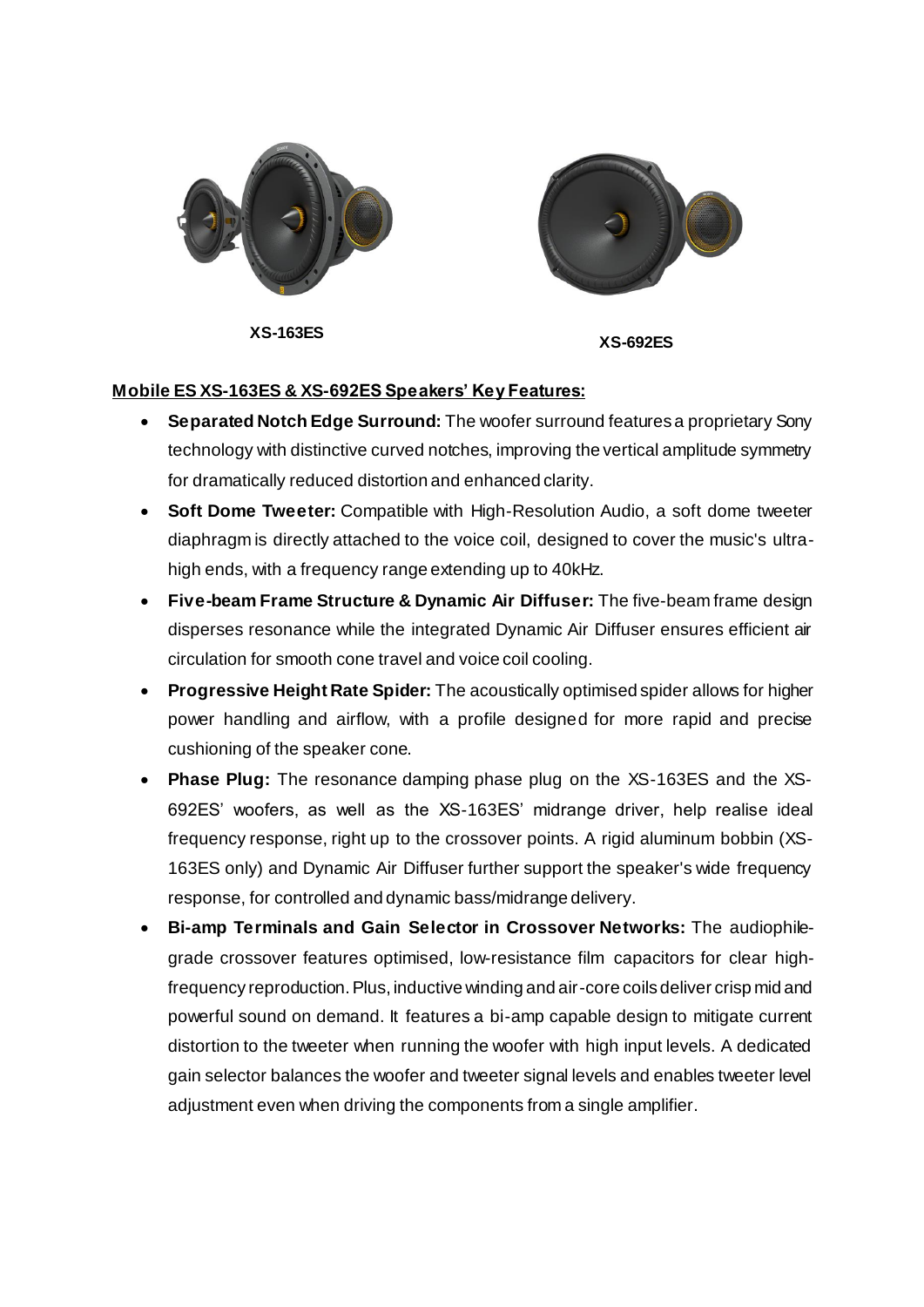



**XM-5ES XM-4ES**, **XM-1ES**

## **Mobile ES XM-5ES, XM-4ES & XM-1ES Power Amplifiers' Key Features:**

- **High-resolution Audio Compatible (XM-5ES/XM-4ES Only)**: With High-Resolution Audio, users can hear the subtle nuances of studio-quality sound in higher than CD quality, authentically delivering the artists' true intent.
- **High Power Output:** Boost in-car music with a highly efficient Class-D amplifier that provides a variety of speaker configurations, all at 4 ohms: XM-5ES (100Wx4+450W RMS); XM-4ES (100Wx4 RMS); XM-1ES (600W RMS).
- **Powerful Sound with Astonishing Clarity:** Sony's many years of digital amplifier engineering expertise made it possible to create a compact and powerful amplifier with uncompromising sound quality.
- **Premium Components for Superior Sound:** A DC converter with a toroidal core transformer is chosen for less electromagnetic interference. The upgraded inductors with OFC wires are selected for lower internal resistance and improved sound character, while the high-capacity electrolytic capacitors contribute to precise and responsive bass.
- **High-quality Speaker Terminal:** The speaker terminal features Hex-key screws, providing a durable method of tightening the wire connections while accepting bare wire or wire ferrules (up to AWG #8) for superior electrical performance, high-quality sound, and safe connection.
- **Sturdy Built Structures**: The sturdy aluminum frame and solid (1.2mm) bottom plate reduce vibration and wick away heat, resulting in low resonance and a tightly controlled musical performance.
- **Enhanced Control and Connection**: Controls are logically configured and easy to understand and use. Updated grouping allows for intuitive operation, while common connections are placed together for installation simplicity.
- **Signal Summing for Seamless Connection to Factory Audio:** The new signal summing feature combines pre-filtered audio signals from modern factory car audio systems to accurately amplify the full stereo frequency range available and allow for flexible installation in various types of vehicles and audio system setups.<sup>i</sup>